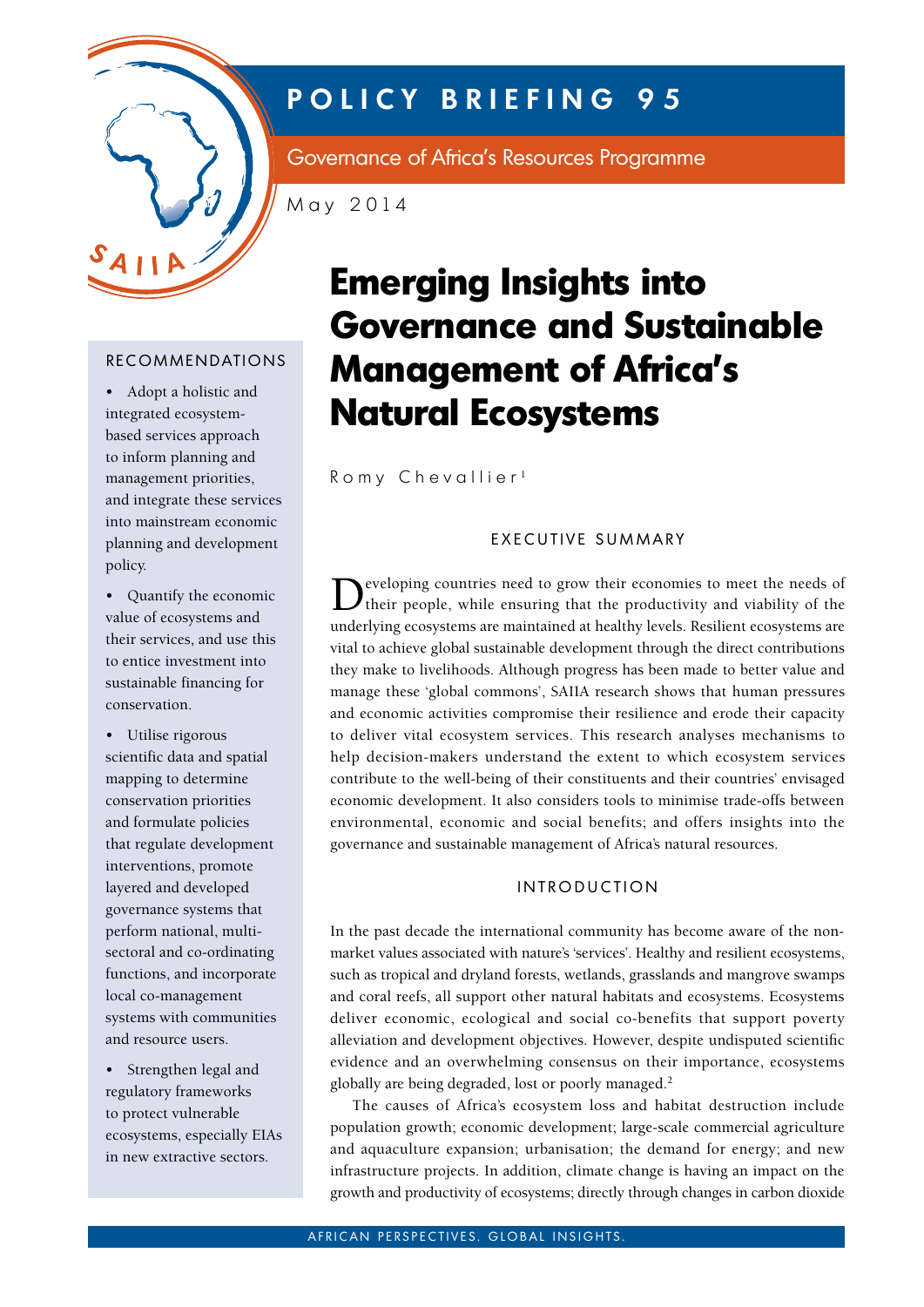and climate, and indirectly through the altered frequency and severity of disturbances such as fires and droughts.

Many African countries are acquiring new wealth from recently discovered oil, coal and gas deposits, leading to a spike in on- and offshore exploration and mining in sensitive ecological areas.<sup>3</sup> In Nigeria, Guinea-Bissau and Mozambique, for example, wetlands and estuaries coincide with fossil fuel deposits and related infrastructure developments. In northern Kenya, port developments in Lamu are set to take place in the West Indian Ocean Rim's most important mangrove area and fisheries breeding ground. In KwaZulu-Natal and the Eastern Cape of South Africa, heavy mineral sands are located in important dune forest ecosystems, and gas is being prospected for in the water-scarce and ecologically unique Karoo. In east Africa, oil discoveries have been made in the tropical Congo Basin rainforest and the Virunga National Park – a world heritage site and a Ramsar wetland.

Important lessons have emerged from recent SAIIA research on how these human pressures compromise Africa's natural ecosystems. In the wake of Africa's extractives boom the policy community must urgently consider tools to minimise ecological trade-offs and to reconcile economic development and environmental sustainability. Innovative mechanisms have been developed to improve baselines for global ecosystem management and to enhance scientific knowledge to strengthen legal and policy frameworks, institutions and co-operative mechanisms. Ecological assessments support decisions about the use of ecosystems and their services, acknowledging the multiplicity of these ecosystem values and making decisions that are consistent with their conservation, restoration and sustainable use. Other measures are being developed to frame ecosystems in a broader, integrated and multi-use landscape encompassing land, water and coastal resources. Some models illustrate the advantages to regulating development activities and zoning; providing for spatial development planning to convert conflicts into synergies; and rehabilitating and restoring damaged ecosystems. These interventions help policymakers plan their commercial activities to avoid potential conflicts with other habitat users, and to take biodiversity loss and resource degradation into account.

#### ECOSYSTEM ACCOUNTING AND VALUATION

While economic opportunities can be derived from the exploration of fossil fuels, these benefits must be balanced against conservation, sustainable use and/or restoration. Econometric models illustrate how the total economic value associated with the sustainable management of ecosystems

is higher than the value associated with its conversion into farming, mining, logging or other intensive and unsustainable practices. Ecosystem valuations and ecological accounting provide evidence to justify conservation and an increase in protected or no-use zones. Often the true significance of ecosystems is ignored when the economic values of other proposed developments are calculated. If conservation of the natural environment is to become a viable investment option, all its benefits need to be recognised and quantified.

Conventional macroeconomic performance indicators do not provide adequate information about a country's natural wealth, the health of its environment and the depletion of its ecosystem service abundance. Natural asset accounting and the pricing of externalities can assist policymakers in designing intervention strategies to better reflect the value of ecosystem services and the sustainability of their use. The UN Environment Programme 2011 report, *Economics of Ecosystems and Biodiversity for National and International Policymakers (TEEB)*, 4 examines the costs of biodiversity loss and ecosystem degradation, and calls on policymakers to undertake cost*–* benefit analyses and to accelerate, scale up and/or embed investments in the management of important ecosystems. It is important that all natural resource management approaches enhance Africa's broader sustainable development agenda.

#### INTEGRATED MANAGEMENT AND INCLUSIVE GOVERNANCE

The growing global trend is towards integrated, transboundary resource management within a broader spatial framework. Referred to as an 'ecosystem-based approach' (EbA), this spatial mapping tool provides information on current and expected human and industrial footprints in vulnerable zones, and recognises the importance of, and interplay among, terrestrial, marine and coastal systems and stakeholders in a specific landscape. The EbA is useful to balance multiple objectives related to benefits and ecosystem services. This is important when considering the interdependence between various sectors. The water–food–energy nexus, for example, recognises that the provision of these resources is inextricably interlinked, and that all sectors must be considered in an appropriate response.

Developing an ecosystem services perspective is important when establishing management priorities. Priorities can be determined by focusing on the areas and habitats that deliver or host the most valuable ecosystem services, and be based on the most serious threats to ecosystem services. Tools used to assist this planning include strategic environmental assessments and environmental management frameworks.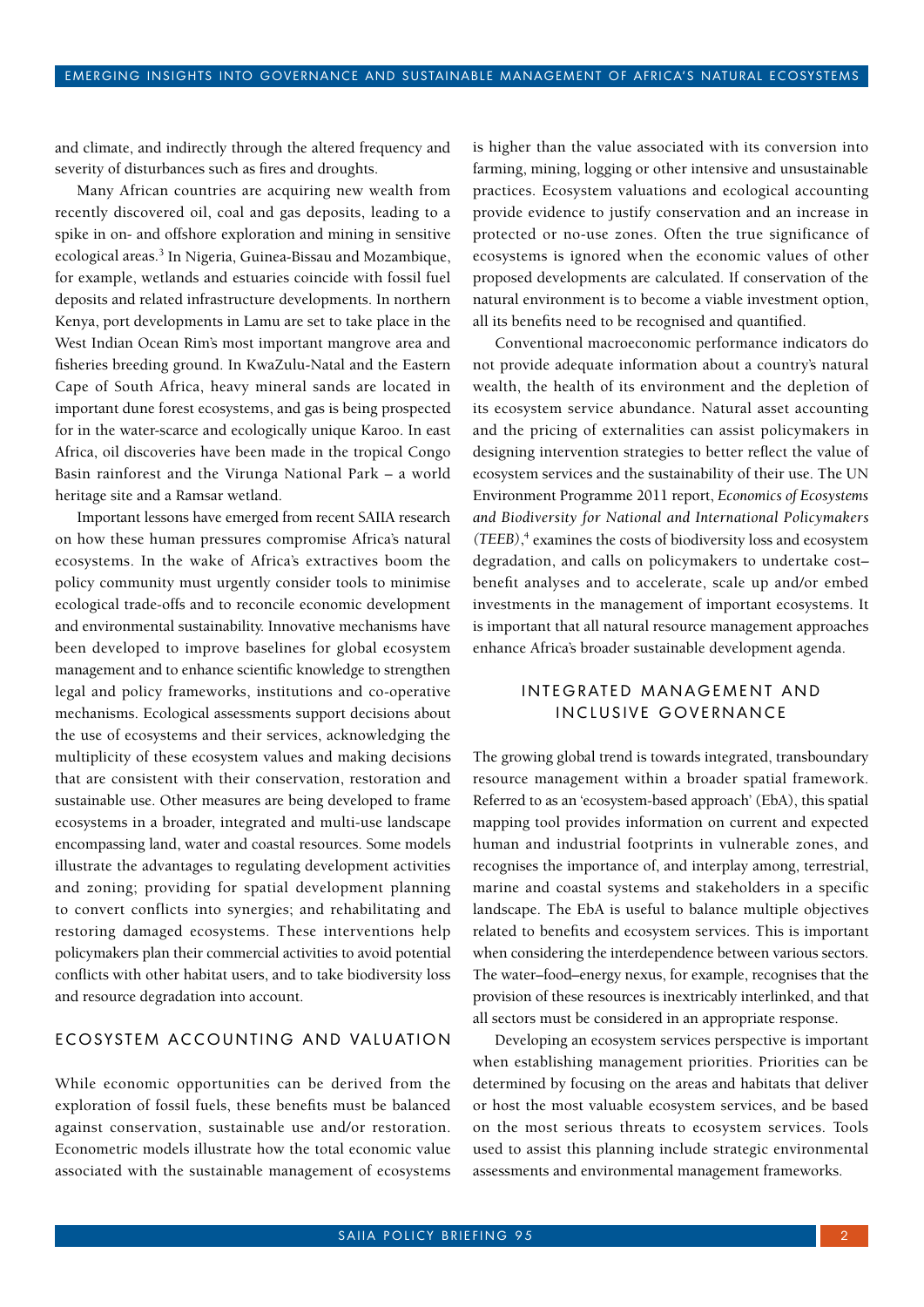Decisions related to environmental sustainability are increasingly based on a system of co-operative governance that is inclusive, adaptive and gender-sensitive. Ecosystem services and their values are being integrated into mainstream economic planning and development policy at all levels. At the national level, services must be incorporated into existing regulatory mechanisms. This requires integrating ecosystem conservation strategies into national development and poverty reduction strategies; fisheries and forestry action plans; and pre-emptive policies, such as natural disaster risk management plans and climate change adaption strategies. Centralised interdisciplinary forums of horizontal co-ordination are being developed within, and across, departments in national governments to facilitate co-ordination, and to examine overlap between economic development, energy, water and biodiversity.

Equally important is a devolved, vertical system of governance among the different spheres of government that includes partnerships and co-management structures between municipalities, local government and communities. Local communities are the key beneficiaries of these natural goods and services, and their buy-in and involvement will determine the success or failure of a given restoration, sustainable use or conservation project. It is imperative that local government incorporates indigenous knowledge solutions into policies and practices.

Organisations at sub-regional and pan-African level have a crucial role to play, considering the transboundary nature of natural resource governance. The AU and SADC need to adopt this ecosystem-based approach to resource management. Innovative suggestions in this regard include an African peer review mechanism that could be a co-ordinating instrument for an effective and consistent continent-wide policy on ecosystem protection.

# PROMOTING SUSTAINABLE PRACTICES

Countries must address the causes of destruction to their natural resources, and develop sustainable and efficient practices to minimise these impacts. Where the loss of biodiversity cannot be avoided, governments and developers must find ways to limit their impact or compensate for the losses caused. Technological innovation and scientific research in the mining, energy and water sectors are helping to achieve this, and provide data to support sustainable alternatives. The trend, for example, is away from purely hard engineering solutions towards 'softer', hybrid solutions that include green infrastructure. Climate change response plans often incorporate coastal vegetation as natural barriers to sea-level rise.

Restoration activities are at the core of rehabilitating ecosystems and reversing their losses. Some 400 000 hectares of mangroves are being restored globally. Restoration is generally far more expensive than protection and it is often not possible to recover them fully. Large-scale restoration projects offer important socio-economic benefits. In many countries non-governmental organisations and communities are actively planting trees and earning revenue by collaborating with the private sector to offset carbon.

Strict licensing systems and environmental legislation can regulate destructive practices, especially through the use of rigorous environmental impact assessments (EIAs). Much work is needed to improve countries' ability to implement sound EIAs and conduct objective feasibility studies for new developments. This is urgent in the extractive, oil and gas sectors, including for new offshore exploration and proposed aquaculture and infrastructure development projects. The value of ecosystem services must be incorporated into all EIAs, and into mitigation or compensation plans and calculations.

Good governance prevents ecosystem loss as a consequence of corruption, lack of equitable revenue disbursement and illegal harvesting. Organisations such as the World Bank have set up frameworks for assessing and monitoring forest governance. Regional bodies such as the EU Forest Law Enforcement, Governance and Trade pursue initiatives that are aimed at reducing illegal timber imports to the EU internal market.

Private sector shareholder pressure promotes enhanced environmental and social responsibility. This can ensure that the corporate sector internalises environmental costs and compensates for water and biodiversity use and damage. Private initiatives have been set up to encourage voluntary codes of conduct and certification schemes, such as the Forest Stewardship Council.

#### INNOVATIVE FINANCING FOR CONSERVATION

New revenue options are available to support resource management and conservation. New payment mechanisms, with robust and participatory governance arrangements, could increase financing for local communities. The use of markets and market-based mechanisms has emerged to conserve and finance ecosystem services. Payment for ecosystem services (PES) schemes encompass innovative private deals (voluntary and obligatory), alternative financing schemes and government programmes. They are based on the premise that ecosystems provide valuable services and that, if marketed correctly, they would allow watershed and biodiversity conservation to pay